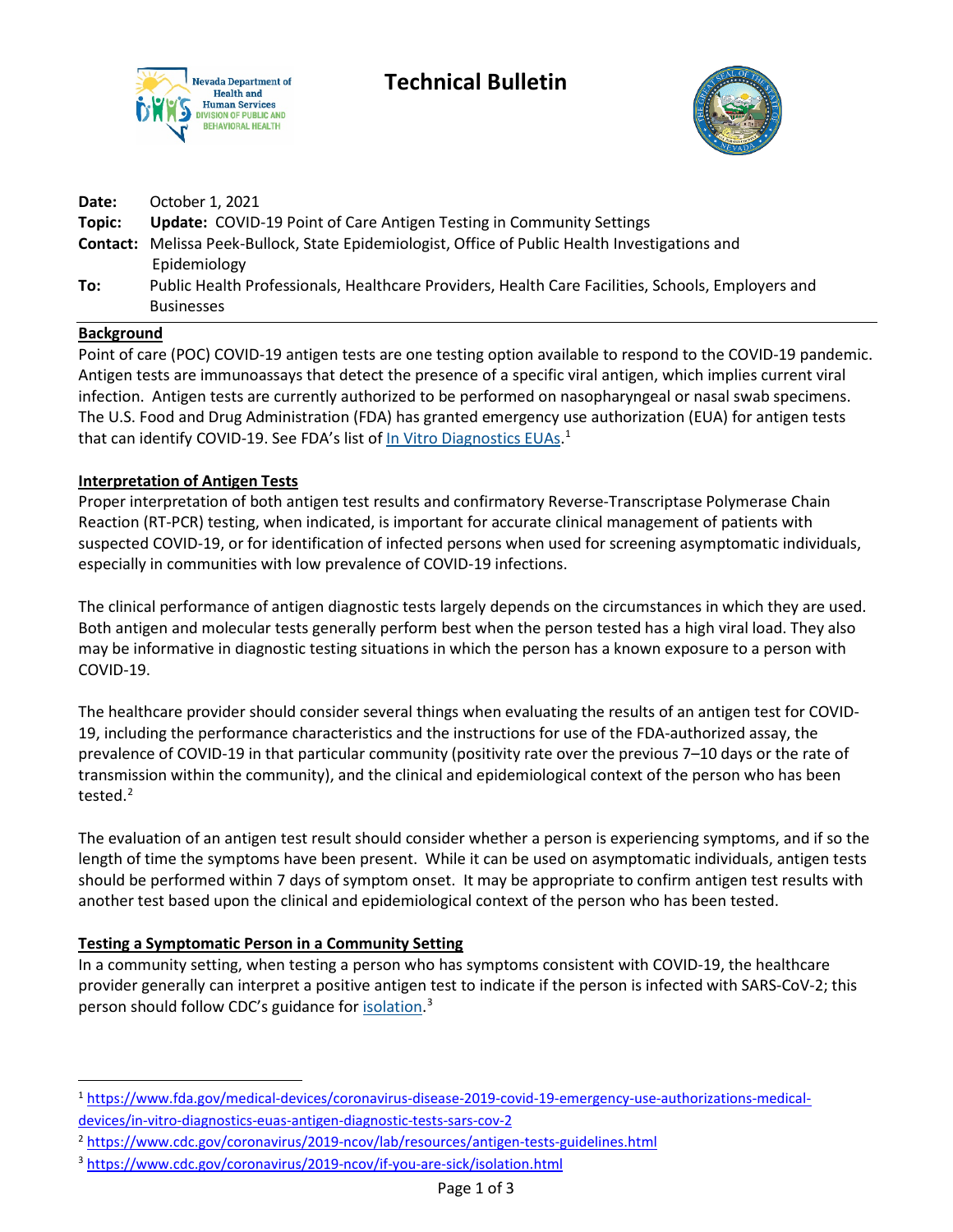A positive antigen test result for a symptomatic person may need confirmatory testing if the person has a low likelihood of SARS-CoV-2 infection. For example, a low likelihood of SARS-CoV-2 infection would be a person who has had no known exposure to a person with COVID-19 within the last 14 days, is fully vaccinated, and/or had a SARS-CoV-2 infection in the last 3 months.

A negative antigen test result for a symptomatic person should be confirmed with a laboratory-based Nucleic Acid Amplification Test (NAAT).<sup>4</sup> A negative antigen result for a symptomatic person may not need confirmatory testing if the person has a low likelihood of SARS-CoV-2 infection, as determined by the examples above. Testing for other respiratory viruses, such as influenza and respiratory syncytial virus (RSV) may also be warranted. Information on these viruses and testing can be found in the Division of Public and Behavioral Health's previously published Technical Bulletin: COVID-19, Influenza and RSV.

A symptomatic person who has received a negative antigen test result and then a positive confirmatory NAAT should follow CDC's guidance for isolation. A symptomatic person who has received a negative antigen test result and then a negative confirmatory NAAT should follow CDC's guidance for quarantine if they have had close contact or suspected exposure to a person with COVID-19 within the last 14 days.<sup>5</sup> If that same person has not had any known exposure to COVID-19, then they do not need to quarantine.<sup>6</sup>

## **Testing an Asymptomatic Person in a Community Setting**

Asymptomatic people who are fully vaccinated should follow CDC's Interim Public Health Recommendations for Fully Vaccinated People.<sup>7</sup> When testing an asymptomatic person in a community setting for COVID-19, the healthcare provider generally can interpret a positive antigen test to indicate that the person is infected with SARS-CoV-2; this person should follow CDC's guidance for isolation. A positive antigen test result from an asymptomatic person may need confirmatory testing if the person has a low likelihood of SARS-CoV-2 infection. For example, a low likelihood of SARS-CoV-2 infection would be a person who has had no known exposure to a person with COVID-19 within the last 14 days and lives in a community with low transmission, is fully vaccinated, and/or has had a SARS-CoV-2 infection in the last 3 months.

When testing an asymptomatic person for COVID-19, the healthcare provider generally can interpret a negative antigen result to indicate that a SARS-CoV-2 infection is not present. However, a negative antigen test result may need confirmatory testing utilizing a laboratory-based NAAT if that asymptomatic person has a high likelihood of SARS-CoV-2 infection. For example, a high likelihood of SARS-CoV-2 infection would be a person who has had close contact or suspected exposure to COVID-19 within the last 14 days, they are not fully vaccinated, **and** they have not had a SARS-CoV-2 infection in the last 3 months.

An asymptomatic person who has received a negative antigen test result should follow CDC's guidance for quarantine if they have had close contact or suspected exposure to a person with COVID-19 within the last 14 days; fully vaccinated people and those who have had a SARS-CoV-2 infection in the last 3 months do not need to quarantine.

# **Clearance from Quarantine Utilizing Antigen Tests**

Quarantine requirements are dependent upon COVID-19 vaccination status and previous infection. Diagnostic testing options exist which may reduce the period of time a person must remain in quarantine. The diagnostic testing options include both NAATs and antigen tests that have FDA approval or FDA EUA.

<sup>4</sup> https://www.cdc.gov/coronavirus/2019-ncov/lab/naats.html

<sup>5</sup> https://www.cdc.gov/coronavirus/2019-ncov/if-you-are-sick/quarantine.html

<sup>6</sup> https://www.cdc.gov/coronavirus/2019-ncov/lab/resources/antigen-tests-guidelines.html

<sup>7</sup> https://www.cdc.gov/coronavirus/2019-ncov/vaccines/fully-vaccinated-guidance.html